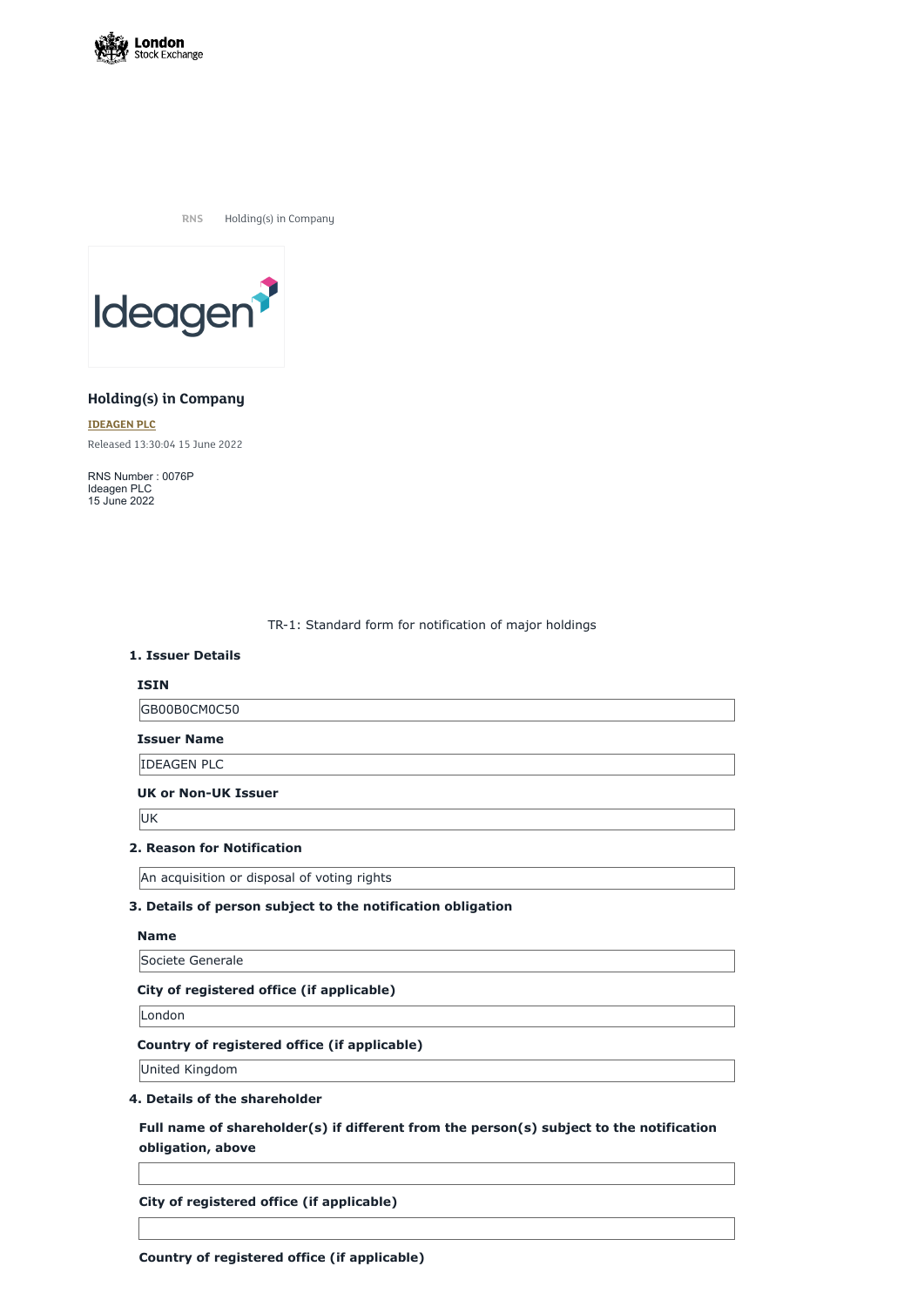## **5. Date on which the threshold was crossed or reached**

13-Jun-2022

## **6. Date on which Issuer notified**

15-Jun-2022

# **7. Total positions of person(s) subject to the notification obligation**

|                                                                                          | % of voting<br>rights<br>attached to<br>shares (total<br>of $8.A$ ) | % of voting rights<br>through financial<br>instruments (total<br>of $8.B 1 + 8.B 2)$ | <b>Total of both</b><br>in % $(8.A +$<br>8.B | <b>Total number</b><br>of voting<br>rights held in<br>issuer |
|------------------------------------------------------------------------------------------|---------------------------------------------------------------------|--------------------------------------------------------------------------------------|----------------------------------------------|--------------------------------------------------------------|
| Resulting<br>situation on the<br>date on which<br>threshold was<br>crossed or<br>reached | 5.024500                                                            | 0.000000                                                                             | 5.024500                                     | 14764635                                                     |
| Position of<br>previous<br>notification (if<br>applicable)                               |                                                                     |                                                                                      |                                              |                                                              |

# **8. Notified details of the resulting situation on the date on which the threshold was crossed or reached**

### **8A. Voting rights attached to shares**

| Class/Type of                     | Number of direct | <b>Number of indirect</b> | % of direct   | % of indirect |
|-----------------------------------|------------------|---------------------------|---------------|---------------|
| shares ISIN code(if voting rights |                  | voting rights             | voting rights | voting rights |
| possible)                         | (DTR5.1)         | (DTR5.2.1)                | (DTR5.1)      | (DTR5.2.1)    |
| GB00B0CM0C50                      | 14764635         |                           | 5.024500      |               |
| Sub Total 8.A                     | 14764635         |                           | 5.024500%     |               |

# **8B1. Financial Instruments according to (DTR5.3.1R.(1) (a))**

| <b>Type of financial</b><br>instrument | date | <b>Expiration Exercise/conversion</b><br>period | Number of voting rights that may<br>be acquired if the instrument is<br>exercised/converted | $%$ of<br>voting<br>rights |
|----------------------------------------|------|-------------------------------------------------|---------------------------------------------------------------------------------------------|----------------------------|
|                                        |      |                                                 |                                                                                             |                            |
| Sub Total 8.B1                         |      |                                                 |                                                                                             |                            |

# **8B2. Financial Instruments with similar economic effect according to (DTR5.3.1R.(1) (b))**

| Type of<br>financial<br>instrument | date | Expiration Exercise/conversion Physical or cash<br>period | settlement | Number of<br>voting rights | % of voting<br>rights |
|------------------------------------|------|-----------------------------------------------------------|------------|----------------------------|-----------------------|
|                                    |      |                                                           |            |                            |                       |
| Sub Total 8.B2                     |      |                                                           |            |                            |                       |

## **9. Information in relation to the person subject to the notification obligation**

1. Person subject to the notification obligation is not controlled by any natural person or legal entity and does not control any other undertaking(s) holding directly or indirectly an interest in the (underlying) issuer.

| <b>Ultimate</b>               | Name of |                             | $\sim$ of voting rights $\%$ of voting rights | $\sf  Total$ of both if it $\sf  $ |
|-------------------------------|---------|-----------------------------|-----------------------------------------------|------------------------------------|
| controlling person controlled |         | lif it equals or is         | through financial                             | equals or is                       |
|                               |         | undertaking higher than the | instruments if it equals or higher than the   |                                    |
|                               |         |                             |                                               |                                    |